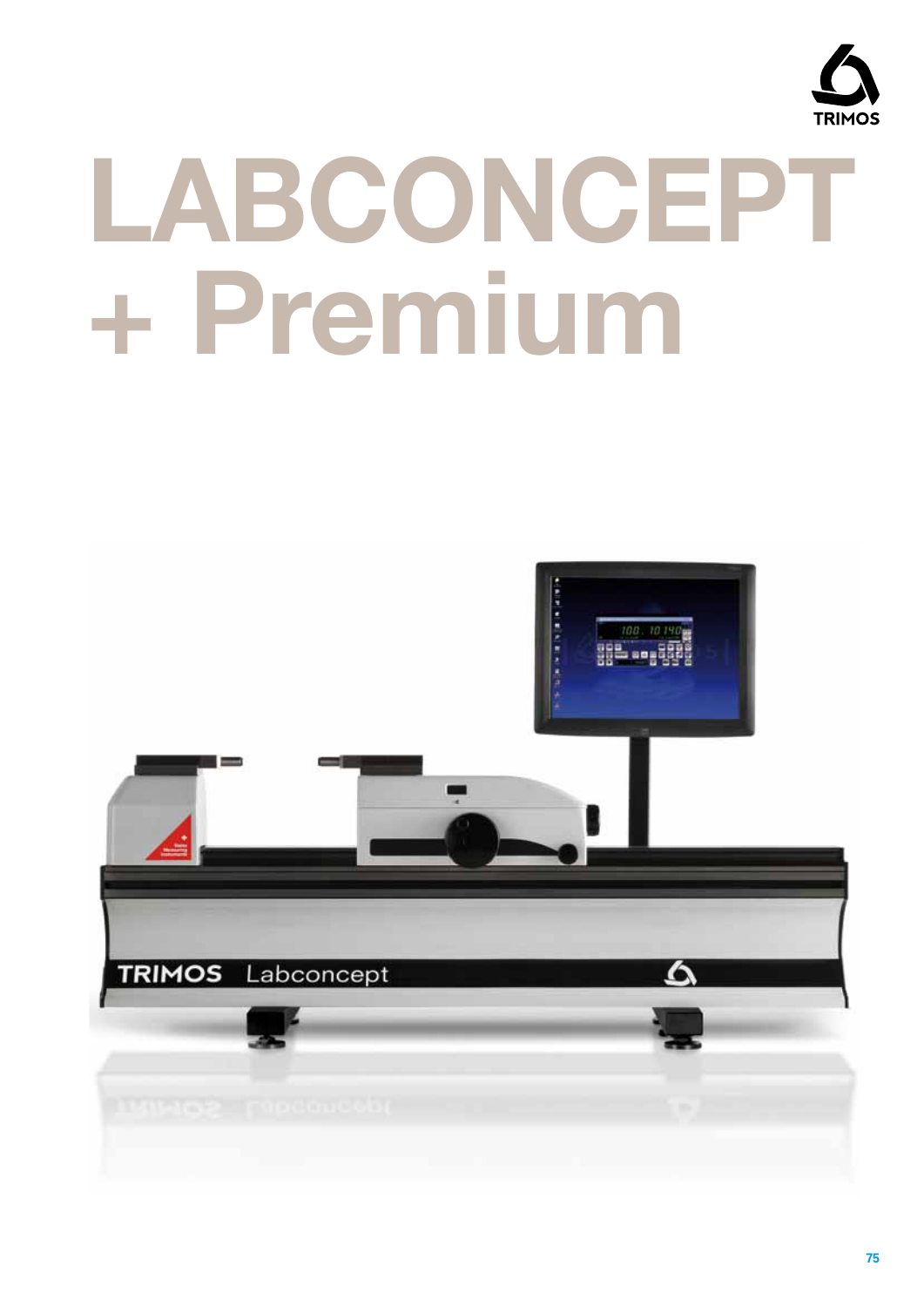#### introduction

The Labconcept and Labconcept Premium are high precision calibration systems that meet the most sophisticated requirements.

The up-to-date, well designed modular concept enables extremely secure functioning, facilitates the manipulation and therefore increases the productivity in the measuring laboratory. Simplicity and high accuracy have been associated.

This new concept, integrating a computer and a touch screen as well as the appropriate Trimos-WinDHI software with all necessary measuring functions guarantees the best results. A temperature compensation system as well as a gauge management system can be installed to enhance the system performance.

Instruments with a measuring range from 300 to 2000 mm are available, all made in one single piece. All measuring ranges being direct, it means that the whole measuring range is available without adjustment or intermediate re-calibration.

MEETS THE REQUIREMENTS OF ALL EN ISO 9000

PC WITH EXCLUSIVE SOFTWARE WINDHI

HIGH PRECISION MEASURING SYSTEM

DIMENSIONALLY STABLE INSTRUMENT BASE

ADJUSTABLE MEASURING FORCE (FROM 0 TO 12 N)

LARGE RANGE OF ACCESSORIES

DIRECT MEASUREMENT OVER THE WHOLE MEASURING RANGE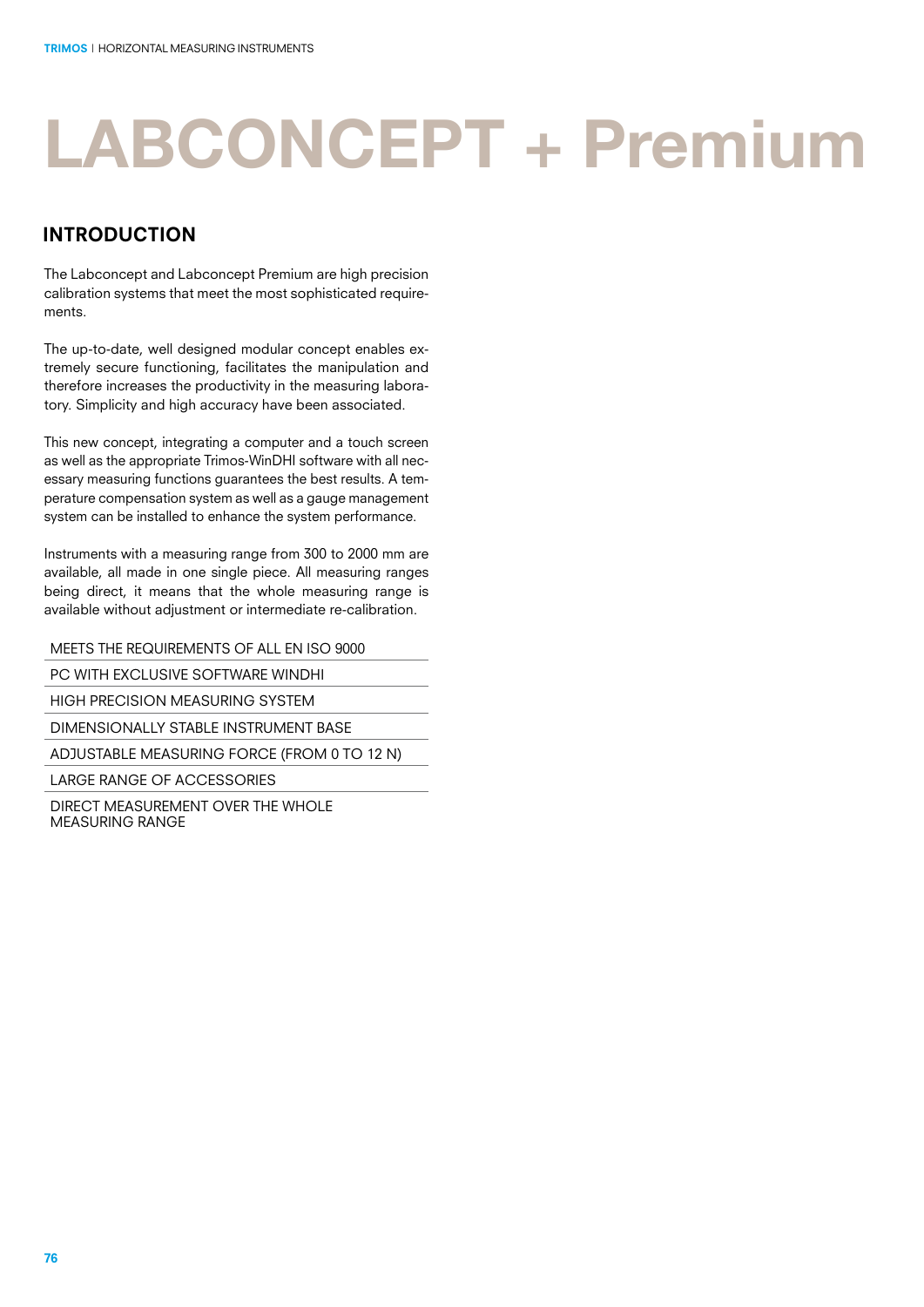

### **DESCRIPTION**

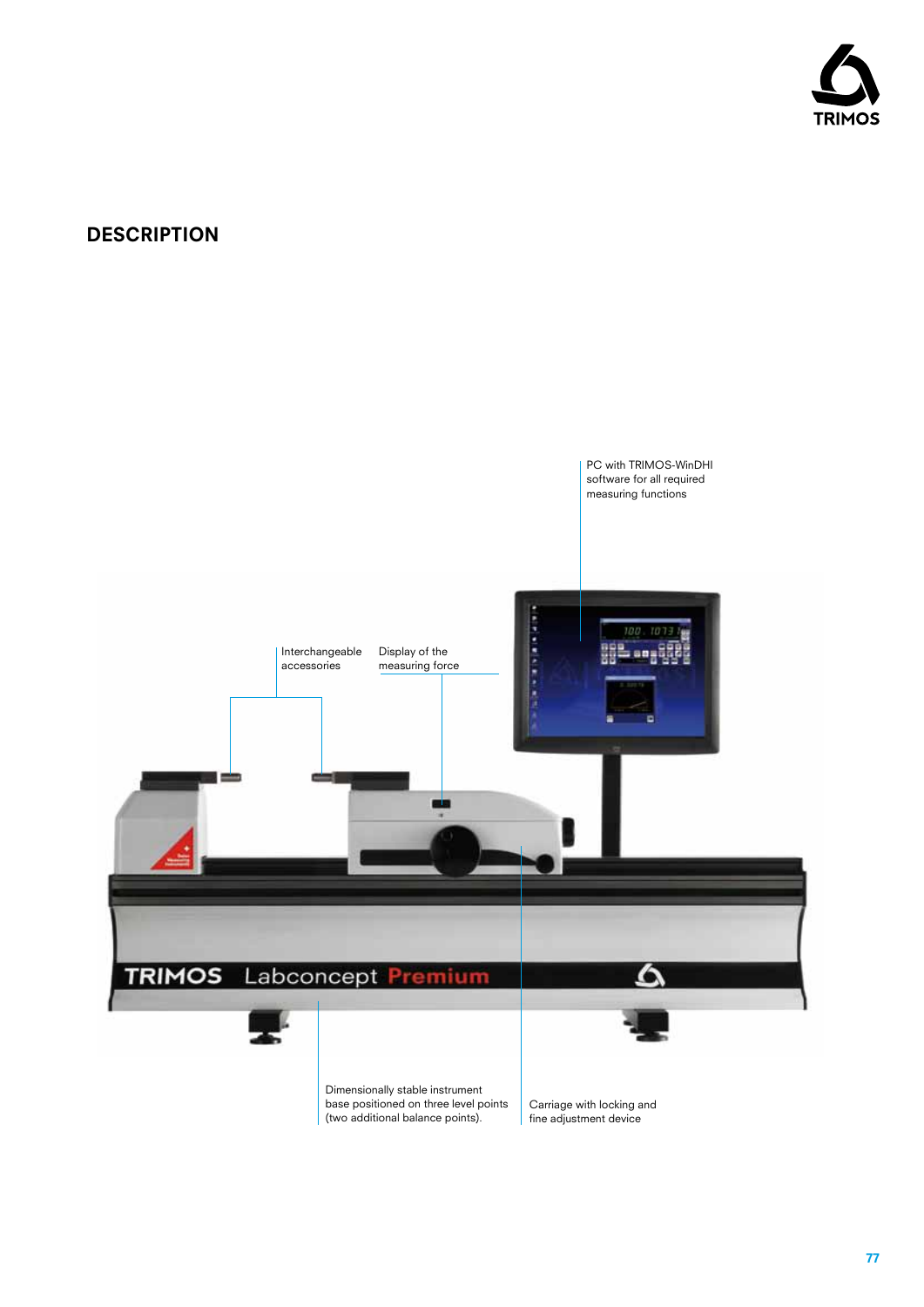#### display/ software

#### TRIMOS WinDHI

TRIMOS® WinDHI Software allows the performance of all required measuring functions. It can be connected to the temperature compensation software WinComp and to any gauge inspection and management program.

DDE-SERVER (FOR EXCEL, WORD, ETC.)

GRAPHIC HELP FOR MEASURING FUNCTIONS

DATA TRANSFER USING A FOOT PEDAL

DIGITAL DISPLAY OF THE SELECTED MEASURING FORCE IN NEWTON (N)

DIRECT DISPLAY OF ALL LENGTH MEASURING VALUES AND MINI/MAX VALUE HOLD

INPUT OF 9 PRESET VALUES

INVERSION OF MEASURING DIRECTION SIGN (+/-)

COMPATIBLE WITH TEMPERATURE COMPENSATION SYSTEM TEMPCOMP





#### QMSOFT

Trimos recommends the QMSOFT software package for inspection and management of all measuring tools available.

INTEGRATED DRIVERS FOR TRIMOS INSTRUMENTS

REQUIRED NOMINAL SIZES AND TOLERANCES AVAILABLE ACCORDING TO ALL STANDARDS

CUSTOMIZED INSPECTION CERTIFICATES





| CHINDFT-                                      | Californitas switch and<br><b>Researchment LutherMeet</b><br>v.<br>٦                                                                                                                                                                                                                                | <b><i>ARLAM</i></b>               |
|-----------------------------------------------|-----------------------------------------------------------------------------------------------------------------------------------------------------------------------------------------------------------------------------------------------------------------------------------------------------|-----------------------------------|
| <b>No an one</b><br>141511-006                | <b>CONTRACT</b><br><b>INSTRUCTS</b><br>٠<br><b>TELL</b>                                                                                                                                                                                                                                             |                                   |
| ---                                           | $-144000$ mm<br>" EM and constitute their children's departments."<br><b>ELEN - Date IN</b><br>a wasan kacamatan Ing<br>43                                                                                                                                                                          |                                   |
| <b>MARCHER</b>                                | ¥<br>Rental Health                                                                                                                                                                                                                                                                                  |                                   |
| <b>Baum Autom Away</b>                        | ī<br><b>Brooklyn</b><br><b>ANTI-MARK COMPANY</b>                                                                                                                                                                                                                                                    |                                   |
| come completed to the first<br>the structure. | DRUG 1<br>to antist out<br><b>DOM: UNK</b><br>$44 - 1$<br>×                                                                                                                                                                                                                                         | <b>TRY FIGHT</b>                  |
| ----                                          | <b>MAAR</b><br><b>Selection</b><br><b>The Contract of Con-</b><br>--<br>a f<br>-<br>×<br>۰<br>. .<br>---<br>۰<br><b>Links</b><br><b>Walve</b><br>Tology<br>FL Alakula<br><b>Time</b><br><b>Harry Ave</b><br>christials were<br><b>SALE OF</b><br><b>SELECT</b><br><b><i><u>SECTION</u></i></b><br>÷ | <b>Summer</b><br>-<br>-<br>÷<br>٠ |
|                                               | $-0.000$<br>country could be added. It's<br>controlled but artis Denis<br><b>Redenti Associa nacistica, test</b><br>them the to the                                                                                                                                                                 |                                   |
| reservoire.<br>agarna<br>÷<br>lateran-        | $1.63 - 1$<br>٠<br>$443.06 +$                                                                                                                                                                                                                                                                       |                                   |
|                                               |                                                                                                                                                                                                                                                                                                     |                                   |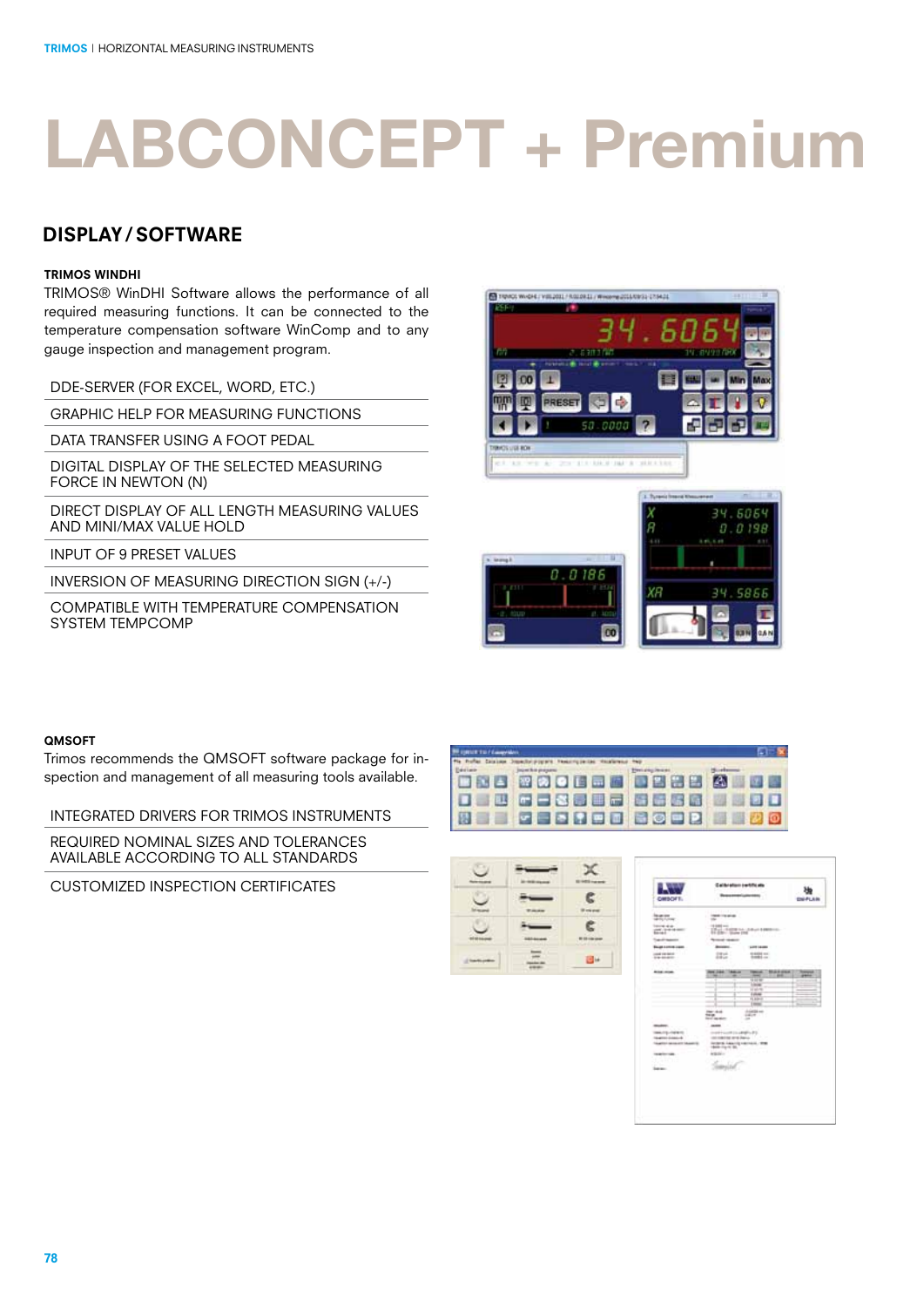

#### display/ software

#### TEMPERATURE COMPENSATION SYSTEM TRIMOS TEMPCOMP

The Temperature Compensation System TempComp gives a solution to air conditioning problems in measuring laboratories.

COMPATIBLE WITH HPD, LABCONCEPT, LABCONCEPT PREMIUM AND LABCONCEPT NANO INSTRUMENTS

TRIMOS WINCOMP FXCLUSIVE SOFTWARE

ACQUISITION AND MANAGEMENT OF TEMPERATURE DATA

PERMANENT CONNECTION WITH WIN DHI

REAL-TIME COMPENSATION OF THE MEASUREMENT

TEMPERATURE EVOLUTION HISTORY OVER SEVERAL YEARS FOR A PERFECT TRACEABILITY

GRAPHICAL DISPLAY OF TEMPERATURE EVOLUTION

MATERIALS LIBRARY

INDICATION OF THE MEASUREMENT RELIABILITY LEVEL





#### TempComp Basic A: Part sensor BASIC TEMPERATURE COMPENSATION SYSTEM 2 TEMPERATURE SENSORS: B: Carriage C: Instrument sensor sensor A PART TO BE MEASURED B MEASURING CARRIAGE WinComp Zoom des sonde TempComp Premium PART TO BE MEASURED 3 TEMPERATURE SENSORS:

A PART TO BE MEASURED **B** MEASURING CARRIAGE C INSTRUMENT BASE



| <b>TempComp Basic &amp; Premium</b>   |             |                |
|---------------------------------------|-------------|----------------|
| Application range (temperature)       | $^{\circ}C$ | $+16 \div +24$ |
| Max. resolution (temperature)         | °С          | 0.01           |
| Max. permissible errors (temperature) | °С          | 0.05           |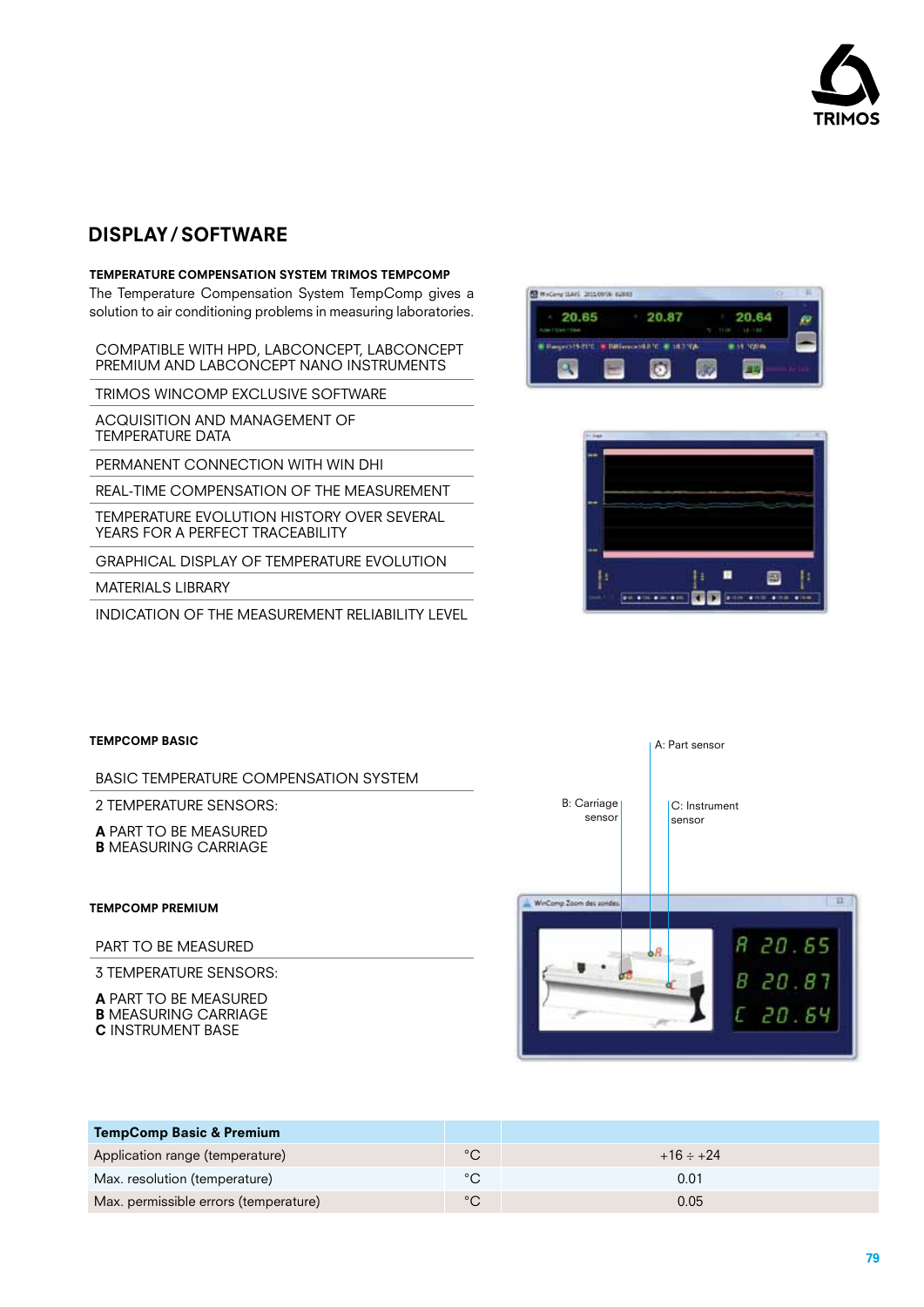#### display/ software

#### TempComp Advanced

The environnement control system TempComp Advanced represents an evolution of the temperature compensation system TempComp.

Tempcomp is an exclusive temperature compensation system with environmental parameter verification of the laboratory. The temperature acquisition is managed by WinComp Advanced software. It offers, on top of WinComp functionalities, the possibility to check the laboratory in real time via Internet, Intranet, mobile phone, etc..

INTEGRATED TEMPERATURE COMPENSATION SYSTEM FOR LABORATORY

- 3 TEMPERATURE SENSORS ON THE INSTRUMENT:
- PART TO BE MEASURED
- MEASURING CARRIAGE
- INSTRUMENT BASE

4 TEMPERATURE SENSORS IN THE LABORATORY

- 1 RELATIVE HUMIDITY SENSOR
- 1 ATMOSPHERIC PRESSURE SENSOR







| <b>TempComp Advanced</b>                            |             |                |
|-----------------------------------------------------|-------------|----------------|
| Application range (temperature)                     | $^{\circ}C$ | $+16 \div +24$ |
| Max. resolution (temperature)                       | $^{\circ}C$ | 0.01           |
| Max. permissible errors (instrument temperature)    | $^{\circ}C$ | 0.05           |
| Max. permissible errors (environmental temperature) | $^{\circ}C$ | 0.16           |
| Max. permissible errors (humidity)                  | $\%$        | ± 2            |
| Max. permissible errors (pressure)                  | mbar        | $\pm 0.5 \%$   |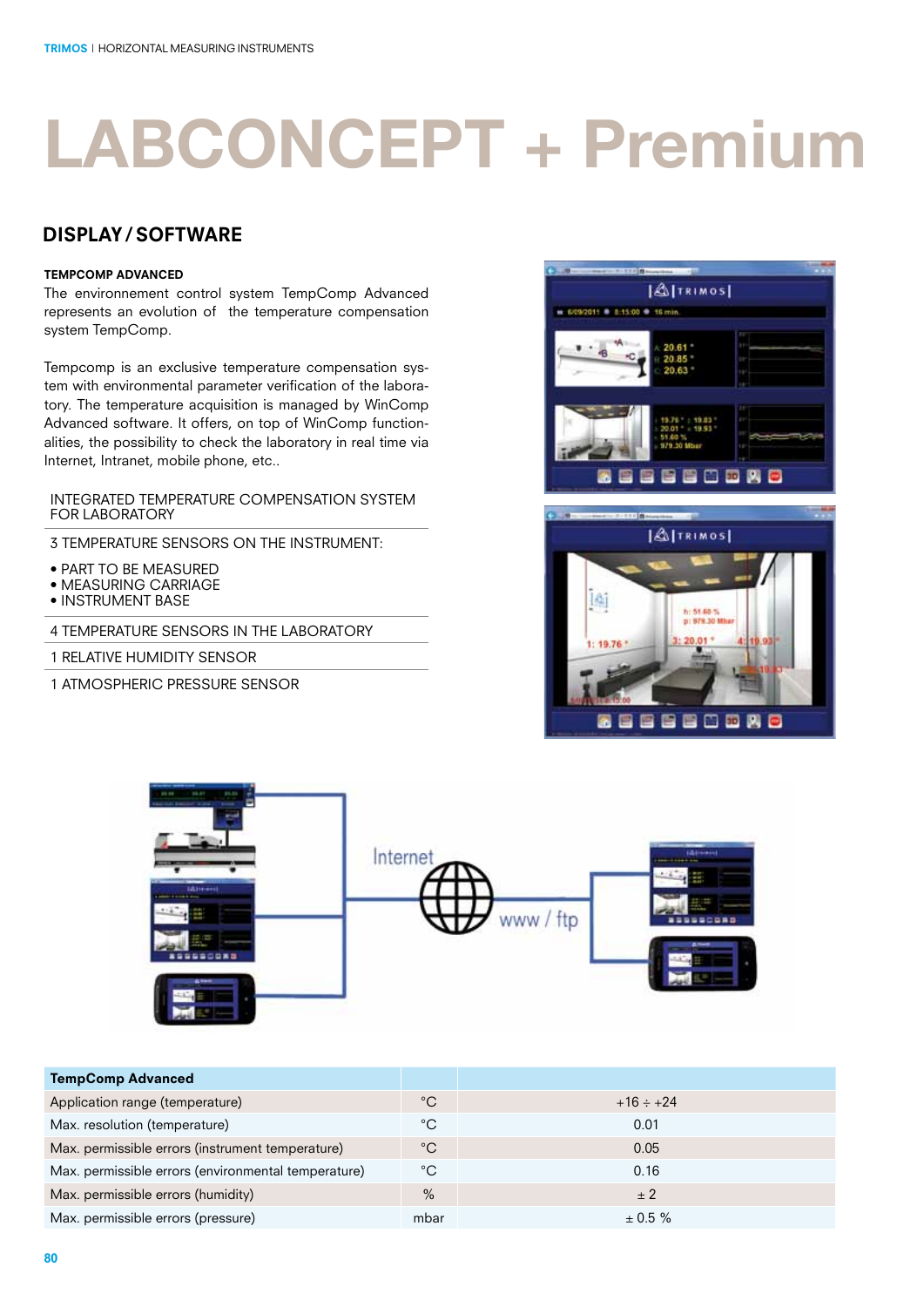

### TECHNICAL SPECIFICATIONS

| Labconcept                            |              | 500                                     | 1000      | 1500      | 2000      |
|---------------------------------------|--------------|-----------------------------------------|-----------|-----------|-----------|
| Measuring range                       | $mm$ (in)    | 550 (21)                                | 1050 (41) | 1550 (61) | 2050 (80) |
| Max. permissible errors <sup>1)</sup> | µm           | $0.3 + L$ (mm) / 1500                   |           |           |           |
| Repeatability $(2s)$ <sup>1)</sup>    | µm           | 0.1                                     |           |           |           |
| <b>Resolutions</b>                    | $mm$ (in)    | $0.01 \div 0.00001(.0001 \div .000001)$ |           |           |           |
| Max. displacement speed               | mm/s         | 1500                                    |           |           |           |
| Measuring force                       | N            | $0 \div 12$                             |           |           |           |
| Operational temperature               | $^{\circ}$ C | $+10 \div +40$                          |           |           |           |
| Temperature of storage                | $^{\circ}C$  | $-10 \div +40$                          |           |           |           |
| Relative humidity                     | $\%$         | $20 \div 80$                            |           |           |           |
| Weight                                | kg           | 94                                      | 123       | 152       | 181       |

<sup>1)</sup> Values valid at temperature of 20  $\pm$  0.2 °C and relative humidity of 50  $\pm$  5%.

| <b>Labconcept Premium</b>             |               | 300                                             | 500      | 1000      |
|---------------------------------------|---------------|-------------------------------------------------|----------|-----------|
| Measuring range                       | $mm$ (in)     | 370 (14)                                        | 550 (21) | 1050 (41) |
| Max. permissible errors <sup>1)</sup> | μm            | $0.1 + L$ (mm) / 2000<br>$0.15 + L$ (mm) / 2000 |          |           |
| Repeatability $(2s)$ <sup>1)</sup>    | µm            | 0.05                                            |          |           |
| <b>Resolutions</b>                    | $mm$ (in)     | $0.01 \div 0.00001$ (.0001 $\div .000001$ )     |          |           |
| Max. displacement speed               | mm/s          | 400                                             |          |           |
| Measuring force                       | N             | $0 \div 12$                                     |          |           |
| Operational temperature               | $^{\circ}C$   | $+10 \div +40$                                  |          |           |
| Temperature of storage                | $^{\circ}C$   | $-10 \div +40$                                  |          |           |
| Relative humidity                     | $\frac{0}{0}$ | $20 \div 80$                                    |          |           |
| Weight                                | kg            | 78                                              | 95       | 125       |

<sup>1)</sup> Values valid at temperature of 20  $\pm$  0.2 °C and relative humidity of 50  $\pm$  5%.

### **SCHEMA**

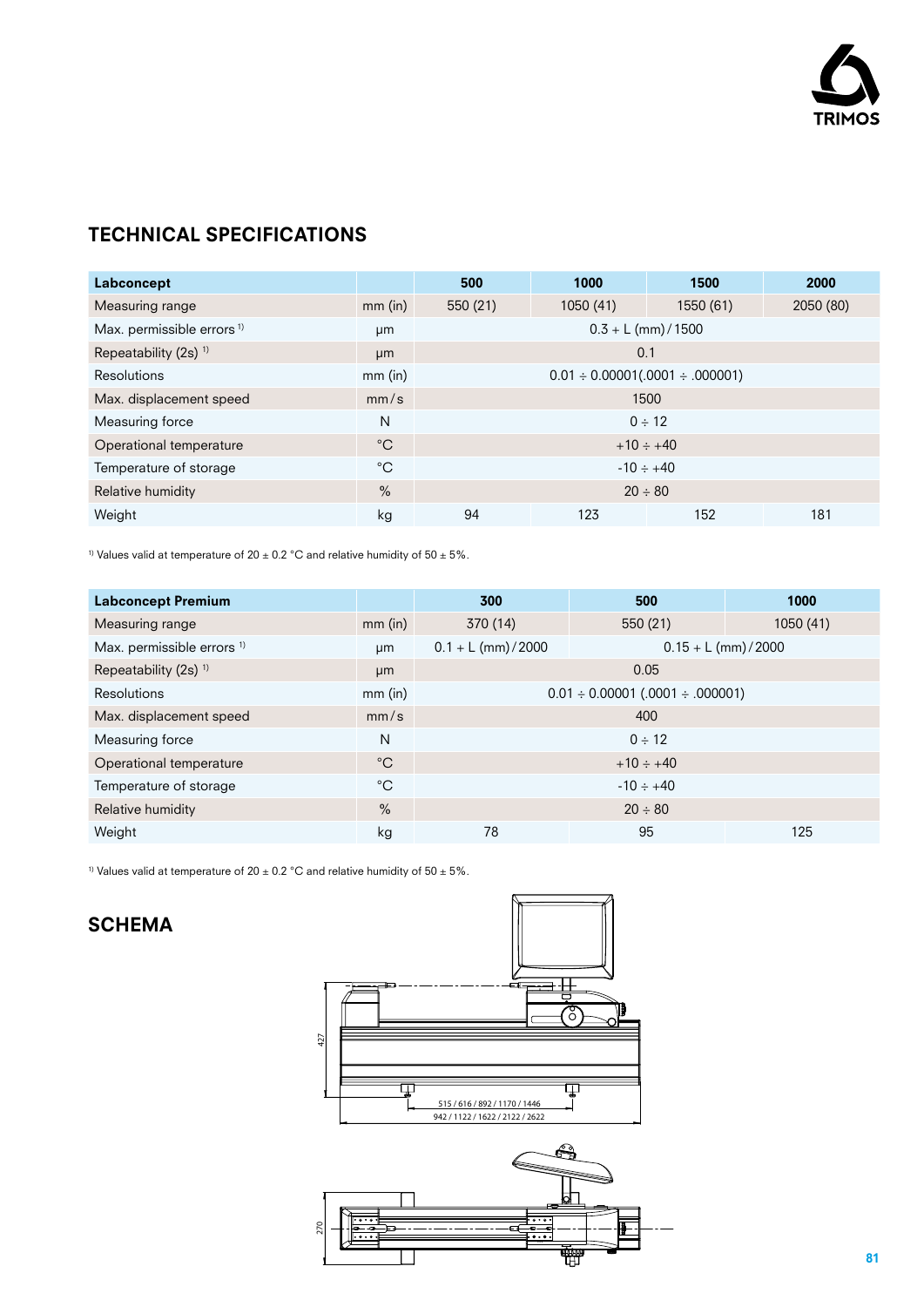### STANDARD INSTRUMENT

| The Labconcept and Labconcept Premium instruments are supplied as follows:                                             |
|------------------------------------------------------------------------------------------------------------------------|
| Instrument according to specifications                                                                                 |
| Pair of anvils with tungsten carbide surface (HPA-1)                                                                   |
| PC with interface, touch screen $\frac{1}{1}$ with adjustable support $\frac{1}{1}$ and touch screen pen $\frac{1}{1}$ |
| Foot pedal for data transfer (TELMA31)                                                                                 |
| Opto-RS connection cable for measuring force (TVM.O-PC/AT.9P)                                                          |
| Lapping plate (TA-TO-302)                                                                                              |
| Protection cover (TEL.HO500/1000/1500/2000)                                                                            |
| Allen key set (TA-TO-004)                                                                                              |
| User's manual (750 50 0015 03)                                                                                         |
| Test certificate                                                                                                       |

<sup>1)</sup> Not included in versions LABC-B. Touch screen replaced by a regular TFT screen.

### CODE NUMBER

| With touch screen      | <b>With TFTscreen</b>          | Labconcept              |
|------------------------|--------------------------------|-------------------------|
| LABC500 700 203 10 01  | <b>LABC500B</b> 700 203 10 02  | Measuring range 500 mm  |
| LABC1000 700 203 20 01 | <b>LABC1000B</b> 700 203 20 02 | Measuring range 1000 mm |
| LABC1500 700 203 30 01 | LABC1500B 700 203 30 02        | Measuring range 1500 mm |
| LABC2000 700 203 40 01 | <b>LABC2000B</b> 700 203 40 02 | Measuring range 2000 mm |

| With touch screen       | <b>With TFTscreen</b>          | <b>Labconcept Premium</b> |
|-------------------------|--------------------------------|---------------------------|
|                         | <b>LABCP300B</b> 700 203 10 13 | Measuring range 300 mm    |
| LABCP500 700 203 10 11  | <b>LABCP500B</b> 700 203 10 12 | Measuring range 500 mm    |
| LABCP1000 700 203 20 11 | LABCP1000B 700 203 20 12       | Measuring range 1000 mm   |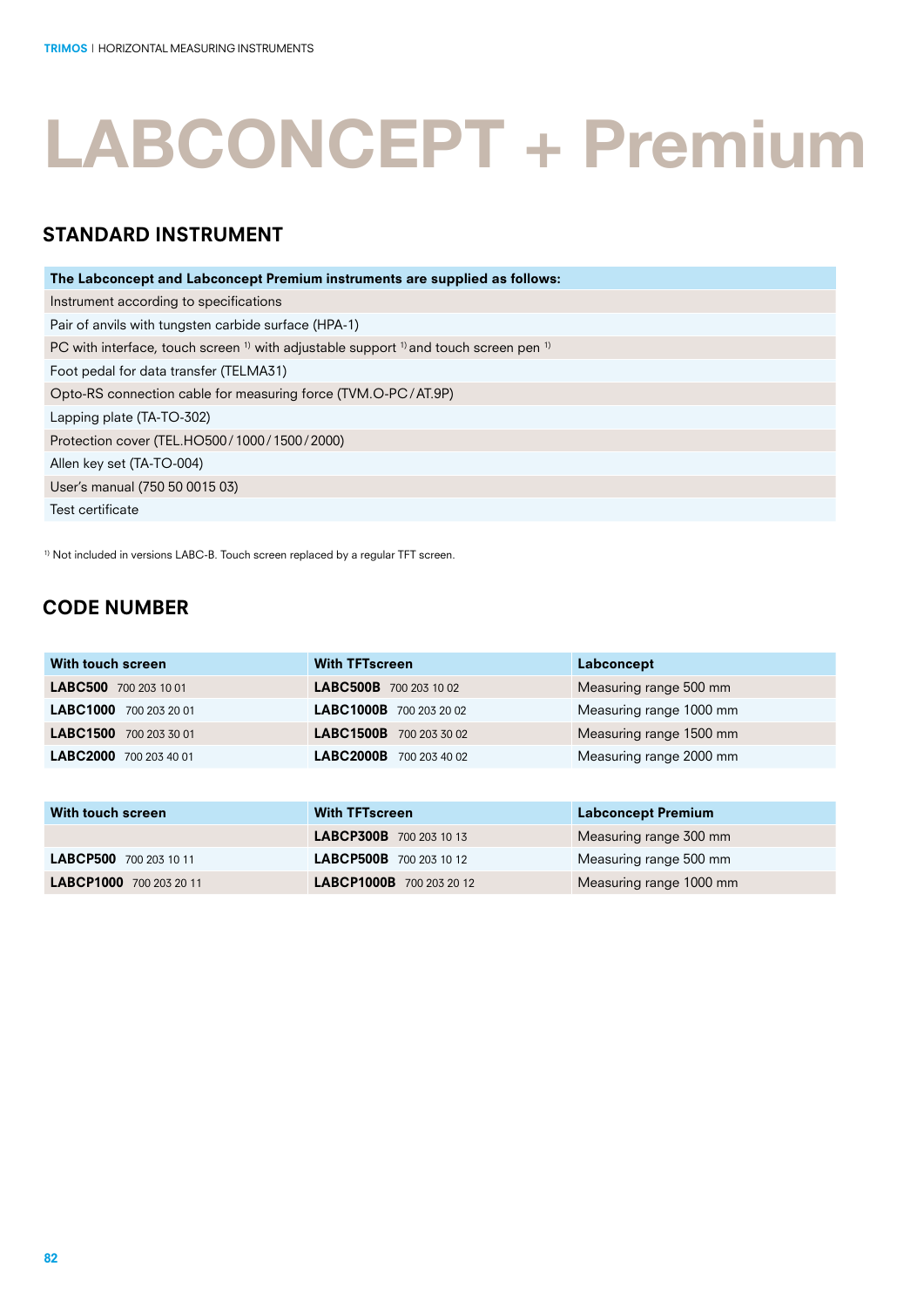

#### APPLICATIONS



Calibration of ring gauges (TA-SU-313/TEL16.1/HPA-1)



Calibration of plug gauges (HPA-1/TULM6/L05/LABC-15)



Calibration of small ring gauges (TA-SU-313/LABC-70/TA-SU-354)



Calibration of thread ring gauges (TA-SU-313/LABC-70/TA-SU-354)



Calibration of thread plug gauges (HPA-1/TEL6/3P/0.17- 3.2/S6.5/LABC-15)



Calibration of external micrometers (HPA-1/TULM14)



Comparative checking of gauge blocks < 250 mm (TA-SU-313/TA-SU-305)



Comparative checking of gauge blocks > 250 mm (TA-SU-313/TELMA7/P/TA-SU-305/TA-SU-306)



Setting of 2-point internal micrometers (HPA-1/TELMA7/TELMN7.2)